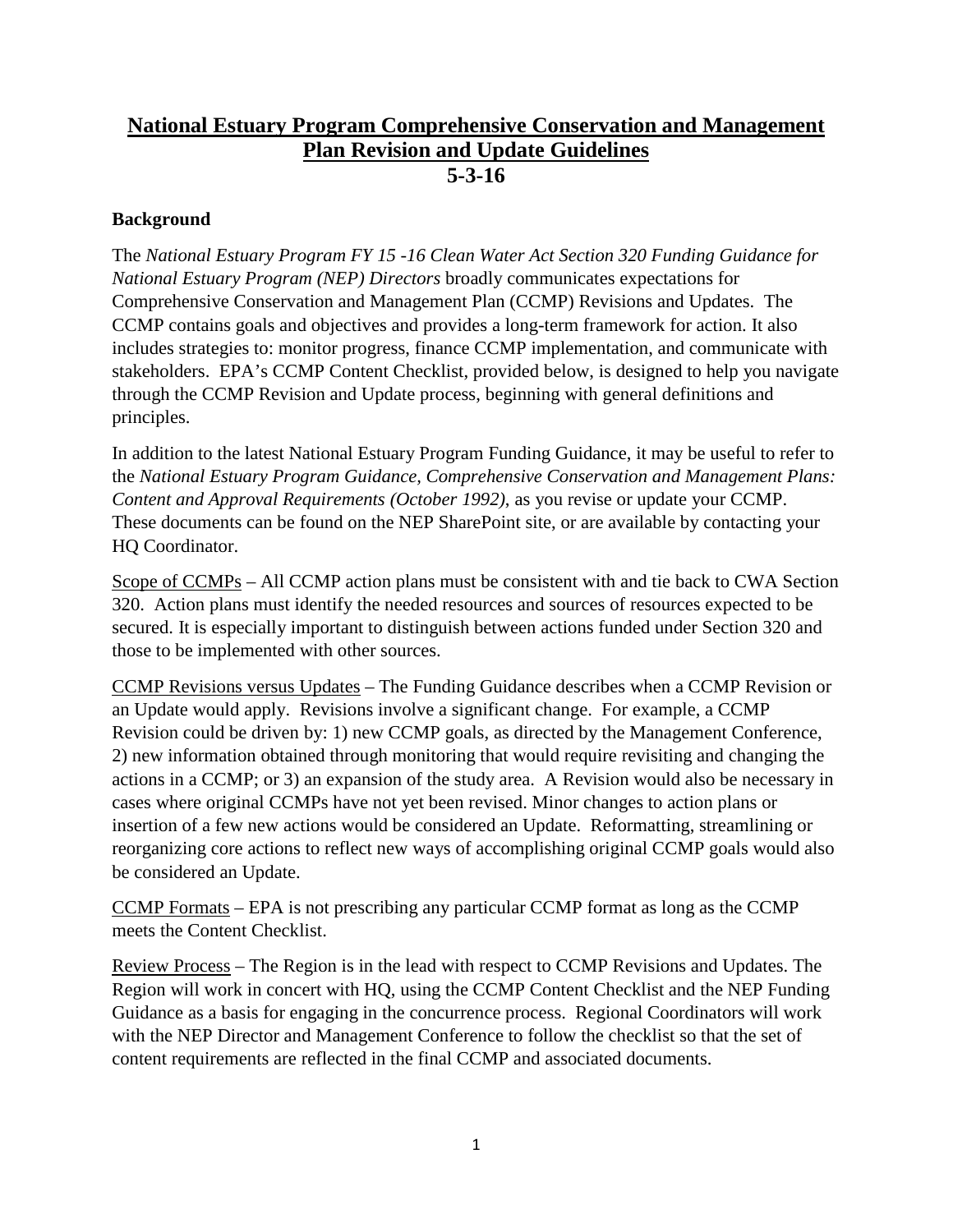To ensure a common understanding and level of support for the final CCMP, this process assumes that the HQ and Regional Coordinators are regularly communicating and collaborating as needed throughout the process. The Regional Coordinator is responsible for timely communication and for managing the overall review schedule. EPA expects that the NEP will make the changes necessary to the CCMP and associated documents to reflect the Content Checklist. HQ Coordinators will need to honor the CCMP review schedule, while Regional Coordinators need to share documents to allow adequate time for review.

Program Evaluations – To ensure the seamless integration among key NEP products, EPA expects that the Program Evaluations will consider the need, if any, for revisions or updates to the CCMP. EPA also expects that State of the Bay Reports will inform any CCMP Revisions and Updates.

### **Content Checklist - Essential Components of a Revised CCMP** (major changes)

A Revised CCMP should:

- 1.\_\_\_\_ Identify clearly if there are any changes between the existing and draft CCMP so that reviewers and the public can easily determine what has changed and why. These changes include program priorities and goals; any new information that suggests more promising approaches or currently unaddressed issues, etc.
- 2. Describe how the NEP has contributed to or supported activities that helped develop new information, if applicable, when highlighting major changes due to new information. Major changes could be informed by Status and Trends or State of the Estuary Reports, Indicator Reports, and associated monitoring programs where adequate monitoring data are available. This is where a discussion of climate change assessments and adaptation strategies should appear.
- 3.\_\_\_\_ Include a map of the study area. If there are any boundary changes, provide the reasons for those changes. Any NEP study area boundary changes should be based on sound science with the support and approval of the NEP's Management Conference in a transparent and open process.
- 4. Describe the NEP's Management Conference and membership with any proposed changes and explain how the structure will support the NEP's ability to oversee and promote CCMP implementation. This would include a discussion about the NEP's approach to achieving financial sustainability and for involving the public and stakeholders in its programs.
- 5.\_\_\_\_ Discuss changes to existing CCMP action plans, and new action plans, including their relationship to previously stated goals and priority problems; the probable causes and sources they address; and measurable objectives, where appropriate, to attain the goal. Each CCMP Action must identify the key activities expected to be implemented to address the priority problem. It would be very helpful to include a table comparing the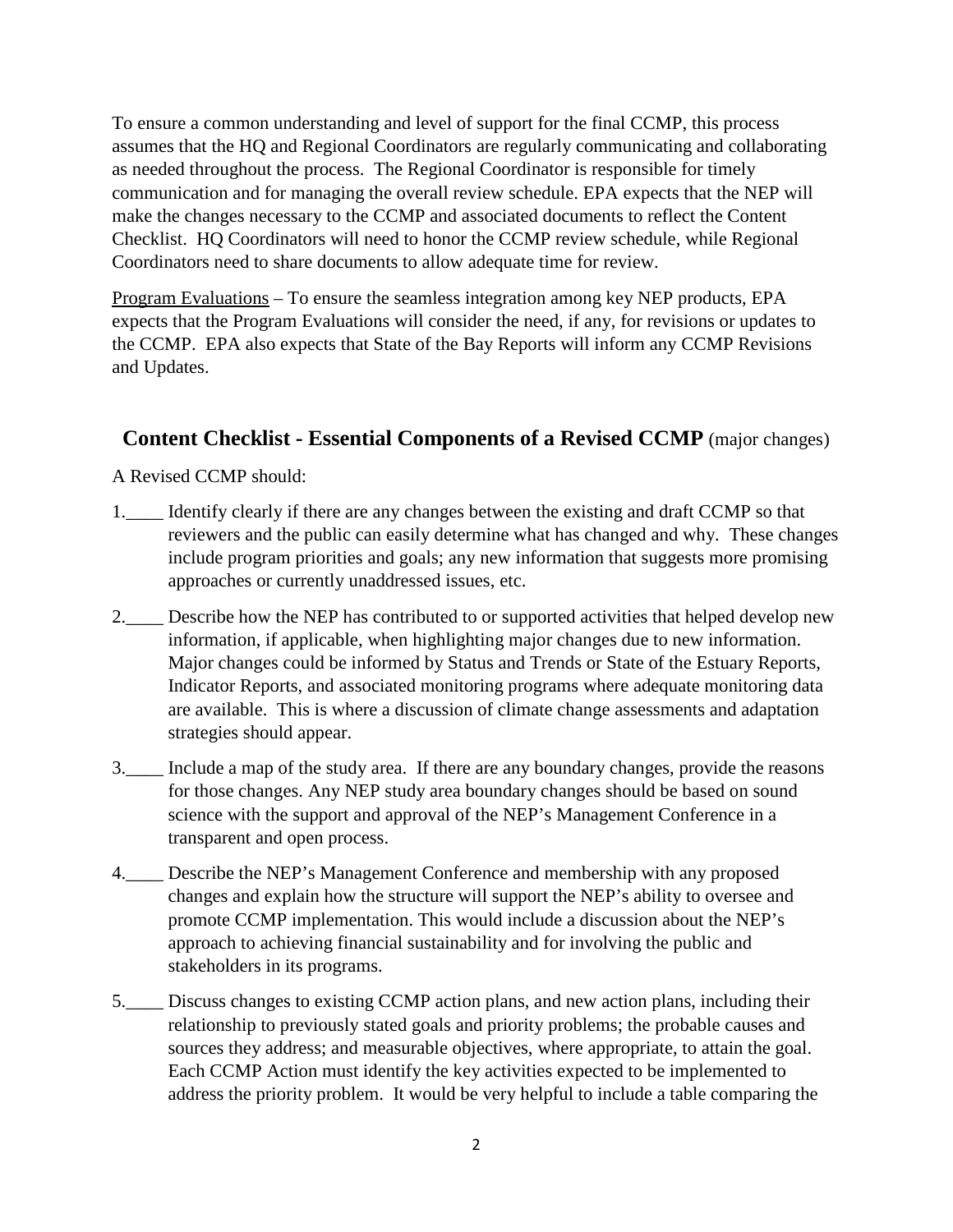old completed or deemed obsolete actions, and new, revised, or on-going actions in the CCMP. This could appear upfront in the document, or within each chapter.

CCMP Actions encompass environmental goals, metrics, and milestones that the NEP strives to achieve over time as implemented through annual workplans. They need to be clear, understandable, and plainly link to CWA § 320 (See 4<sup>th</sup> bullet *under Purpose of Conference*). They should:

a) describe each action and what is proposed;

b) identify key activities to implement the action, including affected habitat types, or resource(s) if appropriate; some activities may take place system-wide or involve policy changes rather than in-the-ground projects.

c) identify proposed action plan responsibilities, including likely lead parties if known, along with any implementing partners;

d) include a timeframe, and where appropriate, key milestones for completion (or indicate on-going);

e) estimate the range of potential costs of the overall action and identify the possible sources of funding; and

f) include performance measures (quantitative measures and intended environmental results wherever possible).

Those CCMP Actions eligible for CWA §320 funding (and as stated in your EPA Assistance Agreement) will be spelled out and included in the NEP workplan submitted to EPA. CCMP Actions not funded by Section 320 should be clearly identified along with the other potential funding source.

CCMPs are living documents and as such should be re-examined and revised on a regular basis. EPA recognizes that CCMPs are also critical components of the NEP model of adaptive management as it facilitates a continual process of integrating new data and results. EPA expects that revised CCMPs will discuss the relevance and applicability of the: 1) monitoring, 2) habitat, 3) finance, and 4) outreach component strategies, including any needed substantive changes. If such changes are not discussed in the revised CCMP as language within a chapter or as a separate Action Plan, they should be described in a separate document and completed within 3 years of the final Revised CCMP.

1.\_\_\_\_ Include a Monitoring approach to track and detect changes and/or improvements within the study area (so change in environmental indicators can be detected over time), and effectiveness of CCMP Actions. This can be described in a separate, brief, higher level document, or chapter or action in the CCMP. The Monitoring approach should identify: a) objectives, b) data the NEP and partners are collecting for which parameters; c) the party/parties responsible for collecting the data; d) frequency of collecting and reporting the monitoring data; e) how the data are shared, reported, and used; f) data gaps; and g) additional funding needed for monitoring activities and filling data gaps. This section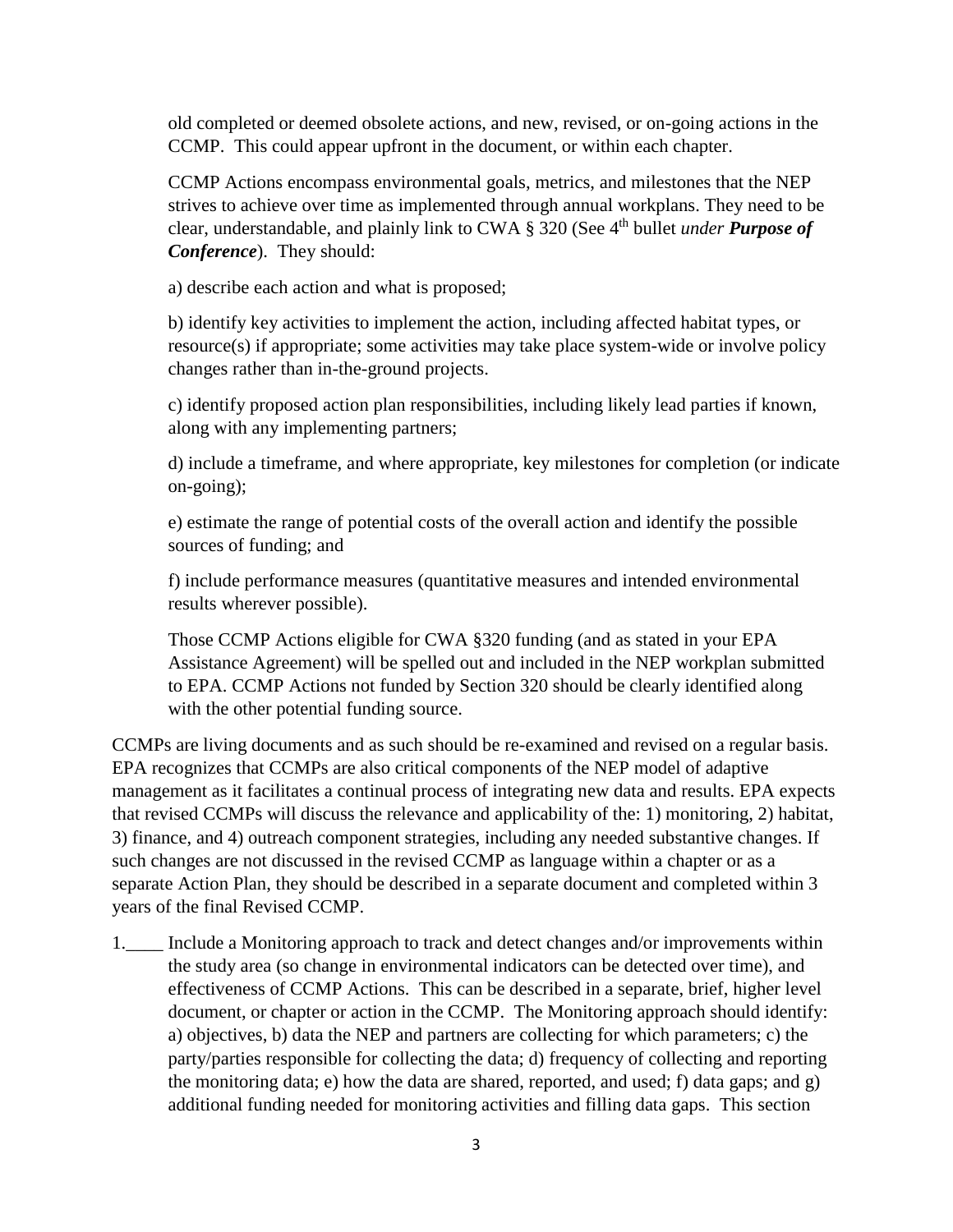should explain how monitoring has/will change as a result of new/modified actions and priorities, and any new environmental indicators. Monitoring should be tied to the State of the Bay Report which has similar components. **Please note**: A Quality Management Plan or Quality Assurance Project Plan can supplement the Monitoring Plan, but does not in and of itself meet this requirement.

- 2.\_\_\_\_ Include a Finance strategy that will establish long-term financial sustainability to implement the CCMP through diverse resources and partners. The strategy can be a separate document or chapter or action in the CCMP. The strategy should discuss: a) priorities for funding; b) current funding and other support such as staff assignments, or in-kind partnering; c) short- and long-term resource needs; and d) proposed actions or strategies to maintain or garner new resources for CCMP implementation and their timeframe.
- 3.\_\_\_\_ Include a Habitat Protection/Restoration strategy. The strategy should clearly tie back to habitat or ecosystem issues addressed in the CCMP, including those habitats and species prioritized for protection and or restoration efforts. Strategies can be addressed in a separate document or as an action in the CCMP and should discuss: a) relevant habitat types and key species in the study area; b) goals and measurable objectives to address them; and c) actions that reflect a climate change vulnerability assessment. The Strategy can make it easier for NEPs to plan and report on their habitat protection results under GPRA.
- 4. Include a Communication/Outreach Strategy to ensure community involvement and ownership in CCMP implementation that can be represented as a stand-alone document, chapter, or a series of actions in the CCMP that includes: a) guiding principles, or goals and objectives; b) a target audience(s); c) a narrative description of activities, including any tool used such as branding and messaging, behavior change campaigns, or social media; d) implementers for those activities; e) any key deliverables, and f) a budget and timeframe for implementing the activities.

**NOTE**: Make sure to include a public review process that extends beyond the Management Conference members. Responses to comments should be summarized and be made publically available.

#### **Content Checklist - Essential Components of an Updated CCMP** (minor changes)

An Updated CCMP can take the form of: 1) an Addendum to the Current CCMP, 2) a Strategic Plan or updated Implementation Plan that serves as a companion piece to the CCMP, or 3) changes to select Action Plans in the current CCMP. An updated CCMP should:

1.\_\_\_\_ Describe clearly the priorities, goals, measurable objectives (where possible), and Action Plans. Changes made from the previous CCMP should be described in the document. This could include a summary table listing the prior CCMP's actions as either: completed, revised, new, ongoing, or those deemed obsolete.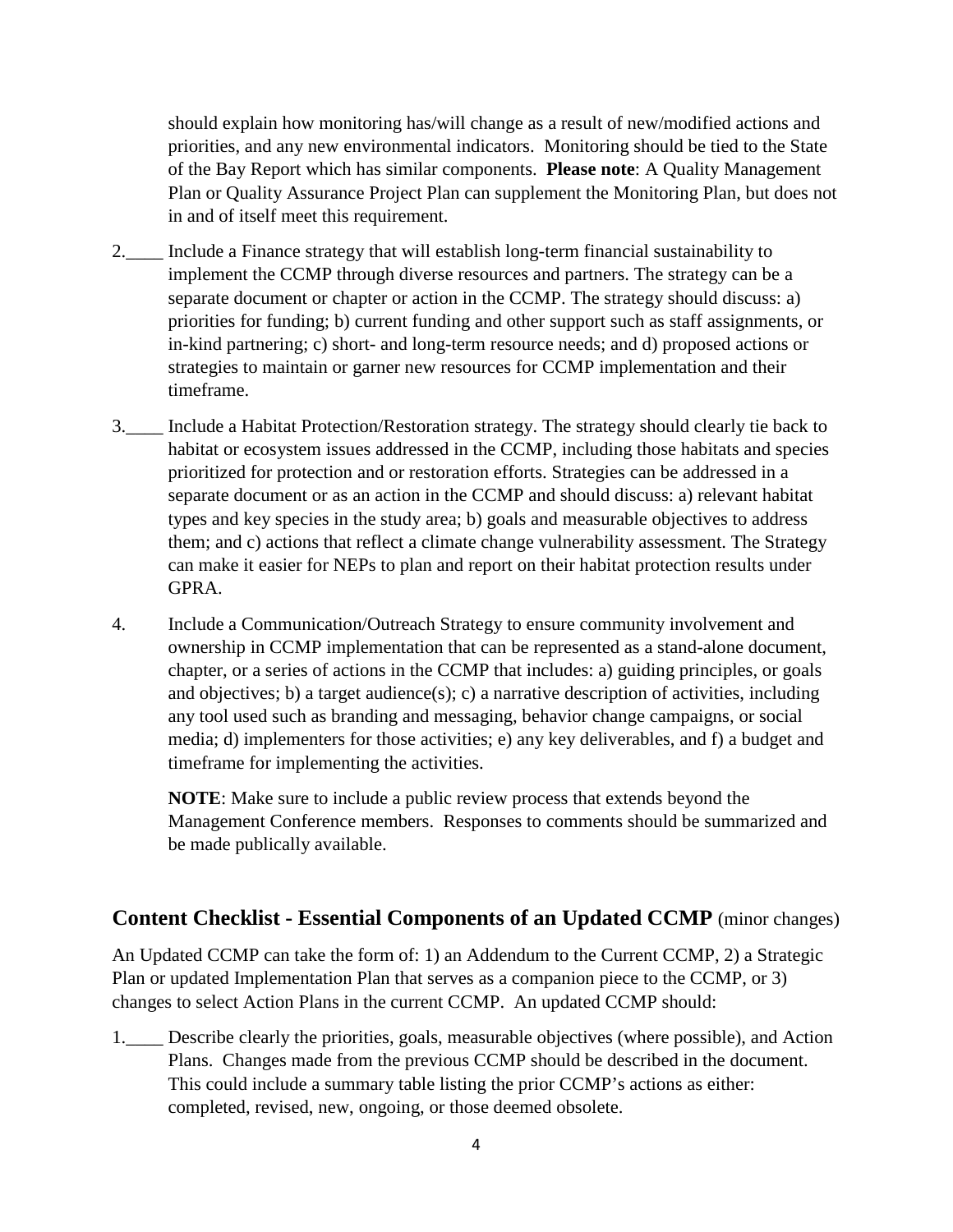- 2.\_\_\_\_ Clarify whether Action Plans are replacements for or enhancements of former/previous Action Plans. Clearly articulate how CCMP and Actions relate to the previous CCMP. (This enables the reader to understand: what changed and why, which actions are new, what was completed, and why actions were not implemented, etc.). The discussion of changes may be contained in the Introduction or an Appendix that might include a comparative table of original and revised actions.
- 3. Be clear, understandable, and consistent with and linked to CWA § 320 (See 4<sup>th</sup> bullet under *Purpose of Conference*). Action plans should:

a) describe the activity/what is proposed;

b) articulate where the action will take place or location and/or resource (s) it will affect;

c) identify the entities responsible for implementing the action if known, including likely lead parties if known, along with any implementing partners;

d) include a timeframe, and where appropriate, key milestones for completion;

e) provide the potential cost of the action (can be a range) and potential sources of funding; and

f) address performance measures (quantitative/environmental results measures where possible).

Those CCMP Actions eligible for CWA §320 funding (and as stated in your EPA Assistance Agreement) should be fleshed out and contained in the NEP Workplan submitted to EPA. CCMP Actions not funded by Section 320 should be clearly identified along with the potential funding source.

- 4.\_\_\_\_ Describe any other changes to your existing CCMP and identify those changes. This may be done in an Appendix.
- 5.\_\_\_\_Depending on the extent and magnitude of the changes, stakeholder involvement could simply involve an internal Management Conference member discussion. If the NEP decides to send the Updated CCMP out more broadly for public comment, response to comments should be summarized and be made available.

## **Process for CCMP Revisions and Updates**

Regional and Headquarters Coordinators will collaboratively review updated and revised CCMPs so that EPA can respond with one voice to the proposed changes. A key element of this cooperation is early communication between Coordinators as the process unfolds. The Regional Coordinator will take the lead in identifying potential issues in a timely manner and securing the endorsement of Regional management in providing the final CCMP for Headquarters review. The checklist is a means to ensure common review and comment criteria. Note that delivery and review of CCMP documents will be through email or other digital means.